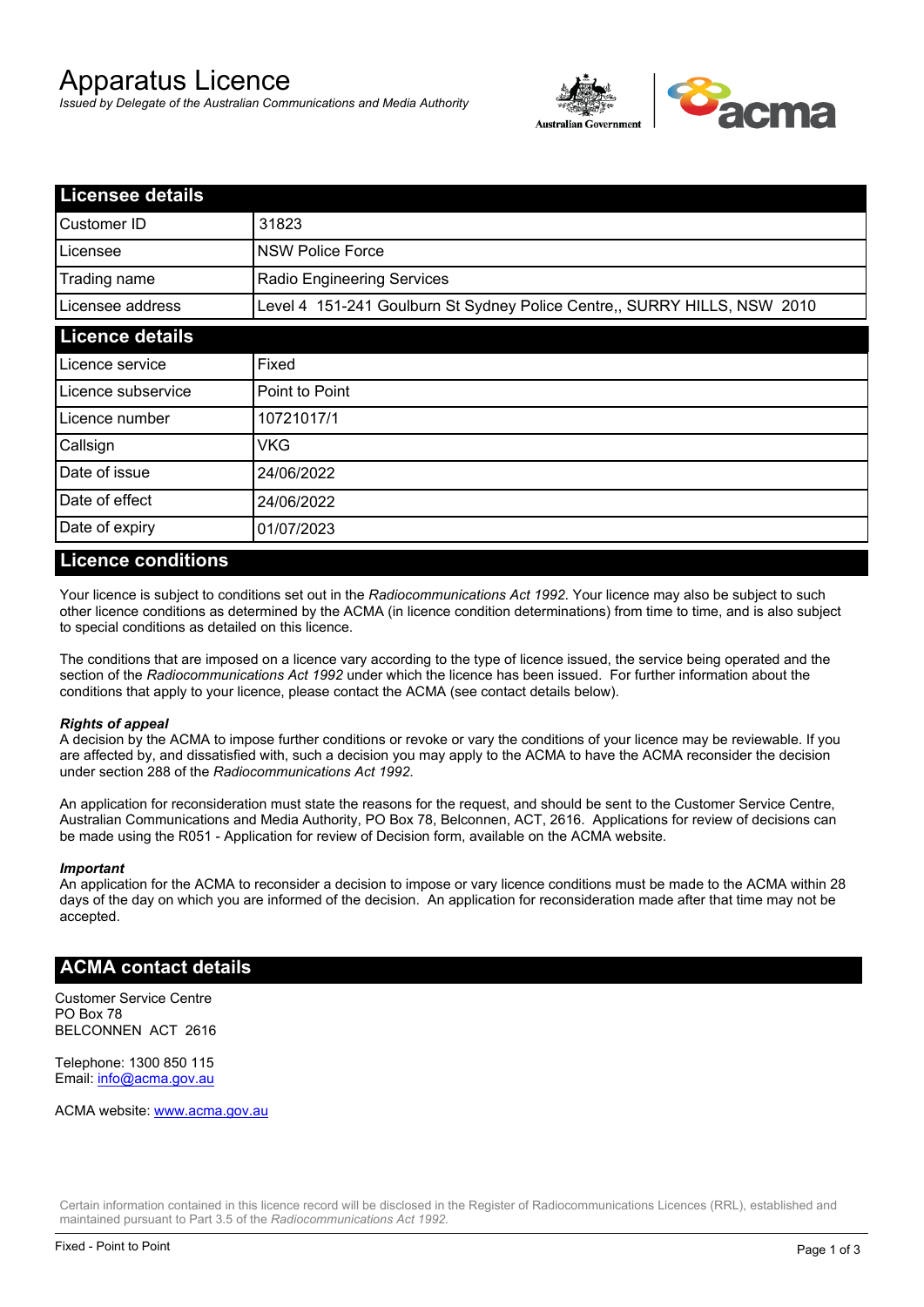# **Advisory Notes applying to licence no.: 10721017/1**

Conditions applicable to the operation of Point to Point station(s) authorised under this licence can be found in the Radiocommunications Licence Conditions (Apparatus Licence) Determination and the Radiocommunications Licence Conditions (Fixed Licence) Determination, the 'fixed licence lcd'. Copies of these determinations are available from the ACMA and from the ACMA home page (www.acma.gov.au).